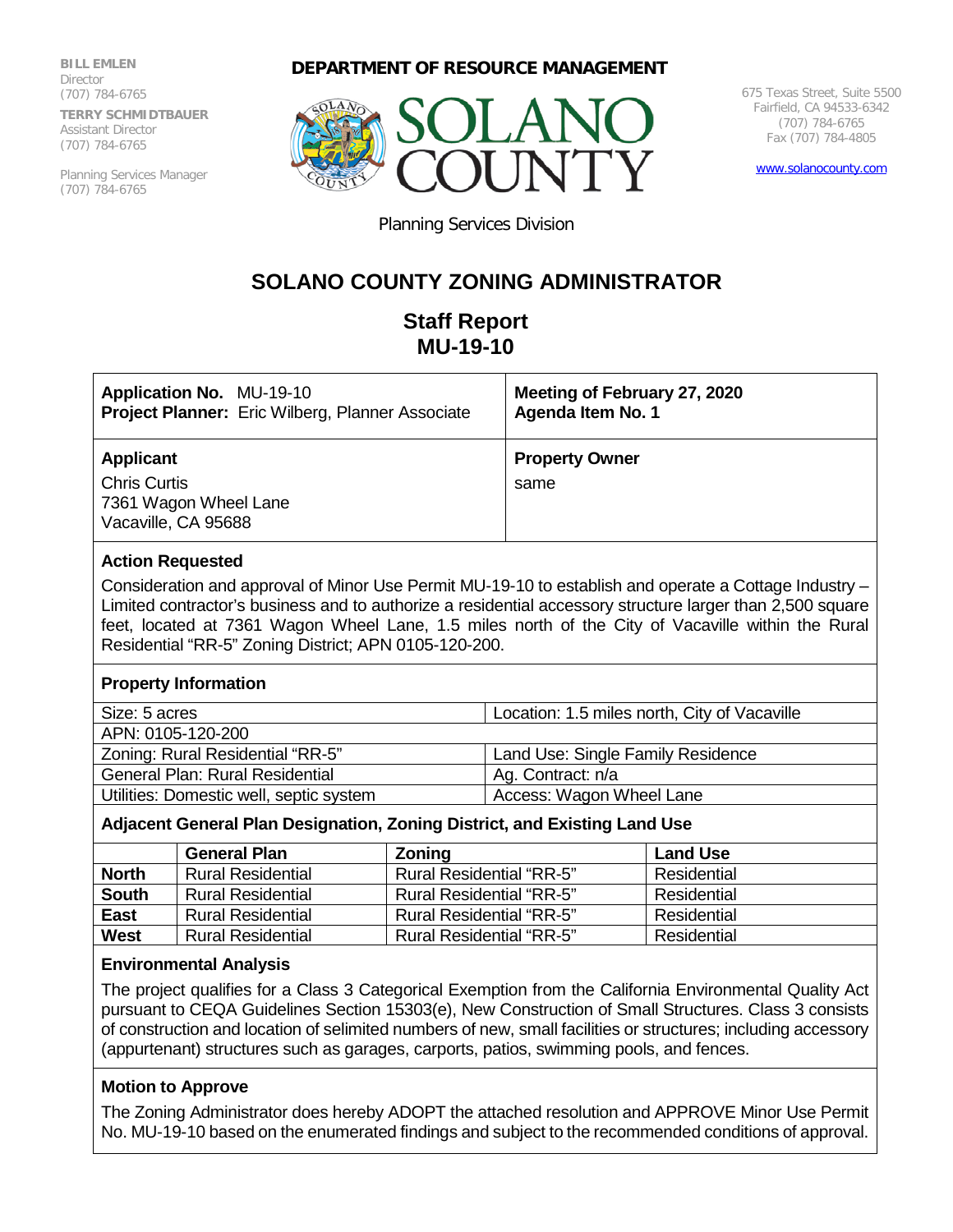# **SITE DESCRIPTION**

The subject property is located within the unincorporated County, 1.5 miles north of the City of Vacaville. The 5 acre parcel is generally flat exhibiting slopes of less than six percent. The rectangular lot has frontage along Wagon Wheel Lane, a private road, which connects to Cantelow Road approximately ¼ mile to the south. Residential development on-site is clustered near the center of the lot and consists of a Primary residence and associated utilities including a domestic water well and septic system. Parcels surrounding the property exhibit characteristics similar to that of the subject site. Lots are relatively flat, generally five acres in size, and developed with single family residences.

# **PROJECT DESCRIPTION**

The applicant is requesting approval of Minor Use permit application MU-19-10 to establish and operate a Cottage Industry – Limited home-based contractor's business as well as to permit a residential accessory structure larger than 2,500 sq. ft. The business utilizes three vehicles with less than 14,000 pounds gross vehicle weight. Material and equipment storage primarily includes PVC pipe and bag cement, as well as small hand tools and various parts. All vehicles and equipment would be stored within the proposed 720 square foot garage/shop located near the northeast corner of the lot. The business has two employees who would access the site, gather equipment and vehicles, then perform job duties at off site locations. The hours of operation would be five days per week between the hours of 8 a.m. and 5 p.m.

The project also involves construction of a 28' by 50', 2,718 square foot four car garage with storage and restroom on the second floor. This building will function as a residential accessory and would not be utilized for business purposes. Issuance of a Use Permit is required for residential accessory structures greater than 2,500 sq. ft.

The lot is developed with a 2,400 square foot Primary Dwelling. Residential development is currently served by on-site domestic water well, private septic system, and electrical service. No additional utilities are required.

# **ENVIRONMENTAL ANALYSIS**

The project qualifies for a Class 3 Categorical Exemption from the California Environmental Quality Act pursuant to CEQA Guidelines Section 15303(e), New Construction of Small Structures. Class 3 consists of construction and location of limited numbers of new, small facilities or structures; including accessory (appurtenant) structures such as garages, carports, patios, swimming pools, and fences. The primary use of the property is for residential purposes. By definition, the home based business cannot operate in the absence of a Primary Dwelling and is accessory to the residence therefore qualifying for his exemption.

# **LAND USE CONSISTENCY**

# *General Plan and Zoning*

The property is designated Rural Residential by the Solano County General Plan. As indicated on the General Plan land use consistency table (General Plan Table LU-7) the Rural Residential "RR-5" Zoning District is consistent with this designation.

Rural Residential Zoning Regulations require issuance of a Use Permit in order to operate a Cottage Industry – Limited home based business. The property is developed with a Primary Single Family Residence and is therefore able to pursue the cottage industry as an accessory use on-site. The Cottage Industry – Limited has specific development and operational standards that must be met in order to comply with Zoning Regulations. The following details demonstrate that the proposed use would be consistent with the cottage industry regulations: